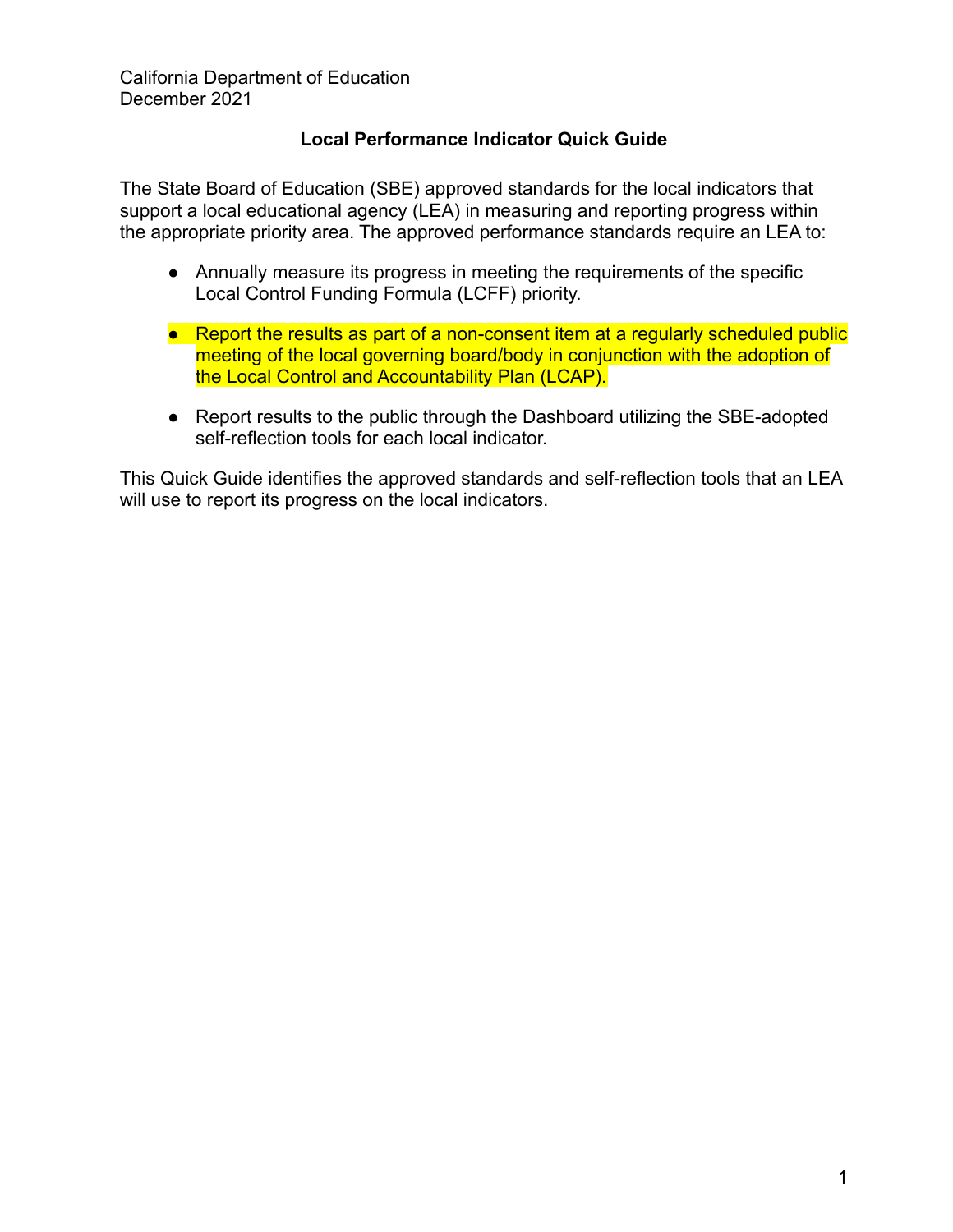# **Self-Reflection Tools**

#### *Appropriately Assigned Teachers, Access to Curriculum-Aligned Instructional Materials, and Safe, Clean and Functional School Facilities (LCFF Priority 1)*

LEAs will provide the information below:

- Number/percentage of misassignments of teachers of ELs, total teacher misassignments, and vacant teacher positions 0/0%
- Number/percentage of students without access to their own copies of standards-aligned instructional materials for use at school and at home 0/0%
- Number of identified instances where facilities do not meet the "good repair" standard (including deficiencies and extreme deficiencies) 0/0%

Note: The requested information are all data elements that are currently required as part of the School Accountability Report Card (SARC).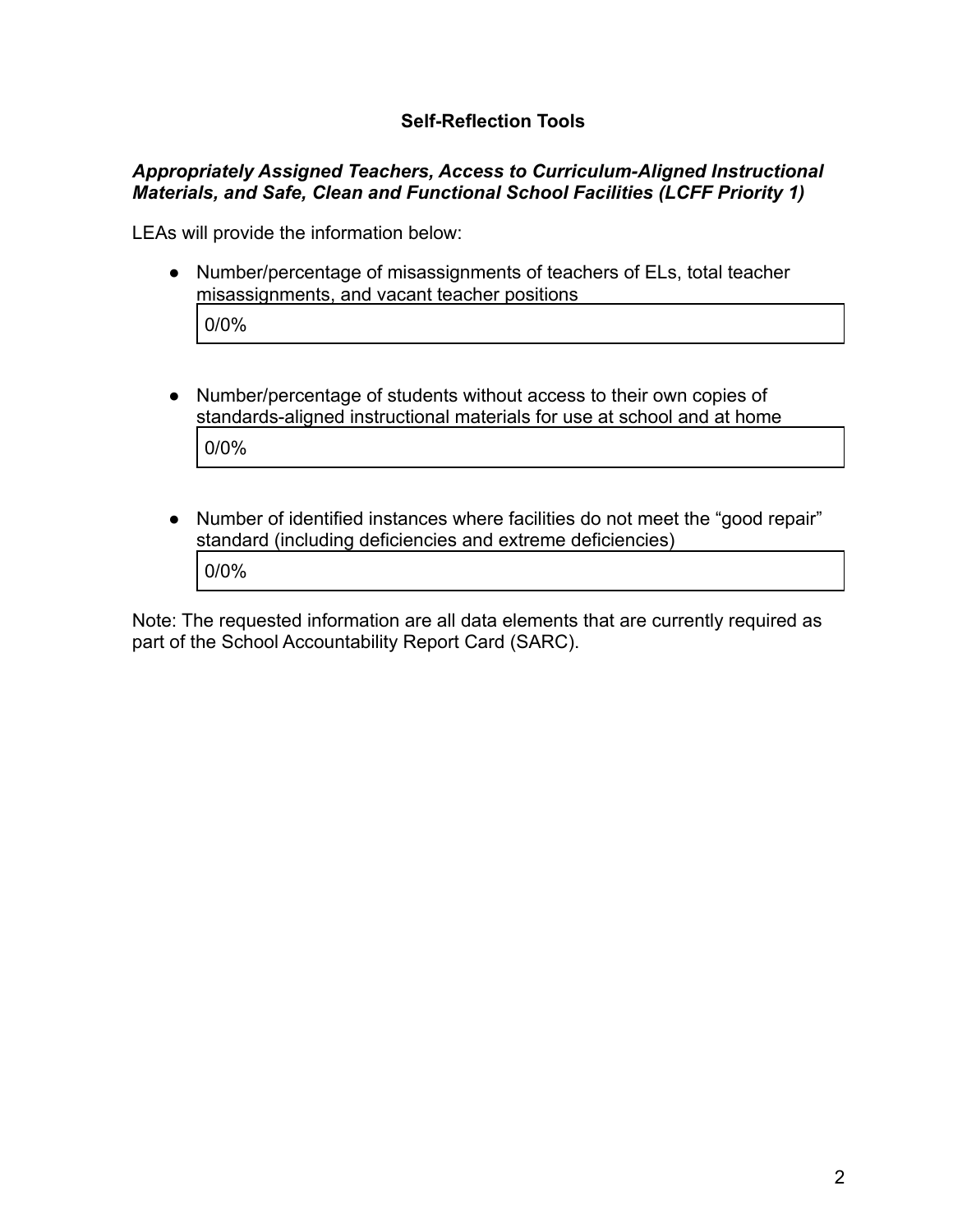# *Implementation of State Academic Standards (LCFF Priority 2)*

**OPTION 2: Reflection Tool**

**Recently Adopted Academic Standards and/or Curriculum Frameworks**

1. **Rate the LEA's progress in providing professional learning for teaching to the recently adopted academic standards and/or curriculum frameworks identified below.**

*Rating Scale (lowest to highest): 1 – Exploration and Research Phase; 2 – Beginning Development; 3 – Initial Implementation; 4 – Full Implementation; 5 – Full Implementation and Sustainability*

| <b>Academic Standards</b>                                                     |  | 3 |   | 5 |
|-------------------------------------------------------------------------------|--|---|---|---|
| ELA - Common Core State<br>Standards for ELA                                  |  |   | X |   |
| ELD (Aligned to ELA<br>Standards)                                             |  | X |   |   |
| Mathematics - Common Core<br><b>State Standards for</b><br><b>Mathematics</b> |  |   | X |   |
| <b>Next Generation Science</b><br><b>Standards</b>                            |  |   | X |   |
| <b>History-Social Science</b>                                                 |  |   | х |   |

2. **Rate the LEA's progress in making instructional materials that are aligned to the recently adopted academic standards and/or curriculum frameworks identified below available in all classrooms where the subject is taught.**

*Rating Scale (lowest to highest): 1 – Exploration and Research Phase; 2 – Beginning Development; 3 – Initial Implementation; 4 – Full Implementation; 5 – Full Implementation and Sustainability*

| <b>Academic Standards</b>                                                     |  |   |   |
|-------------------------------------------------------------------------------|--|---|---|
| ELA - Common Core State<br><b>Standards for ELA</b>                           |  |   | х |
| ELD (Aligned to ELA<br>Standards)                                             |  |   | х |
| Mathematics - Common Core<br><b>State Standards for</b><br><b>Mathematics</b> |  | x |   |
| <b>Next Generation Science</b><br><b>Standards</b>                            |  | х |   |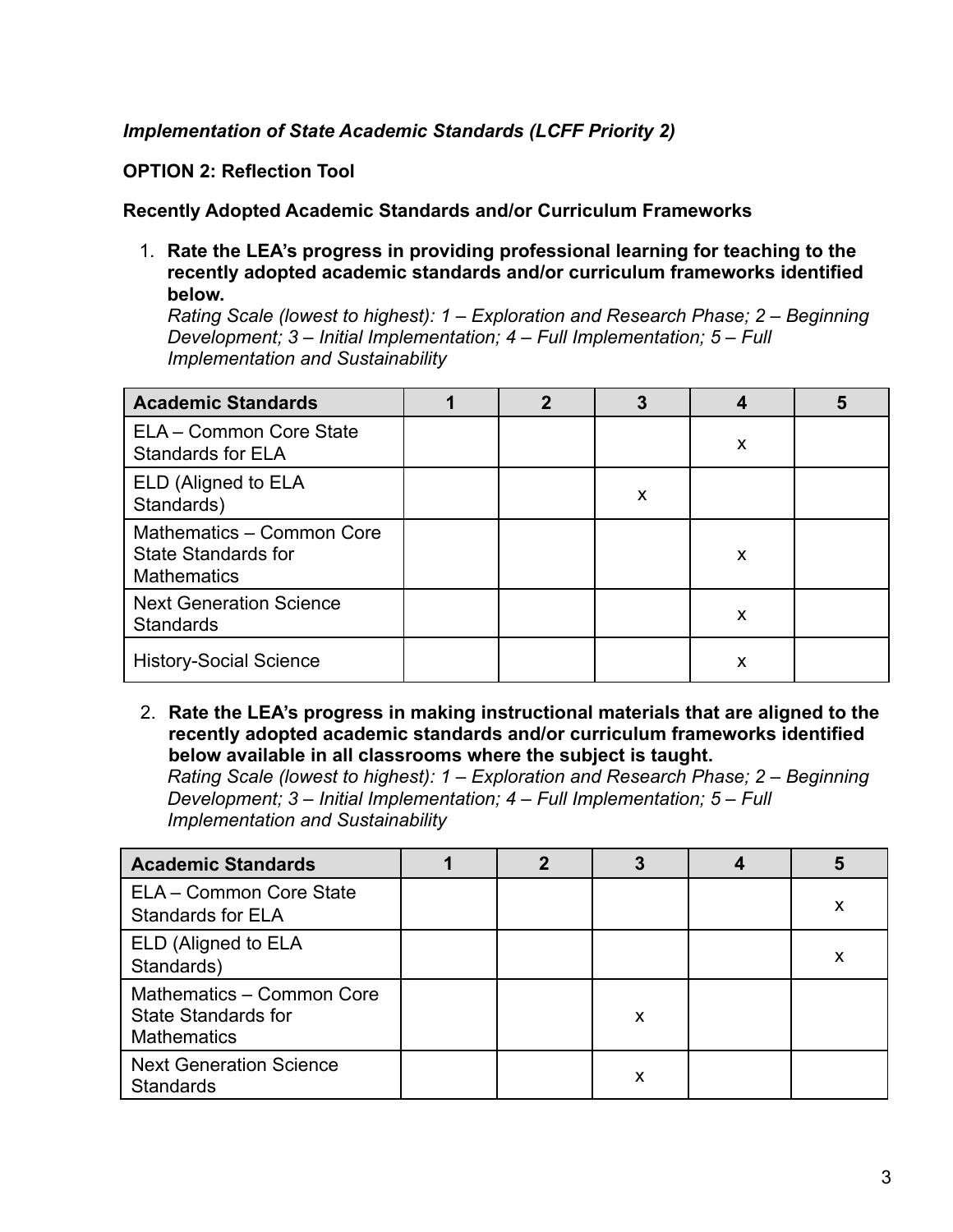| <b>Academic Standards</b>     |  |  |  |
|-------------------------------|--|--|--|
| <b>History-Social Science</b> |  |  |  |

3. **Rate the LEA's progress in implementing policies or programs to support staff in identifying areas where they can improve in delivering instruction aligned to the recently adopted academic standards and/or curriculum frameworks identified below (e.g., collaborative time, focused classroom walkthroughs, teacher pairing).**

*Rating Scale (lowest to highest): 1 – Exploration and Research Phase; 2 – Beginning Development; 3 – Initial Implementation; 4 – Full Implementation; 5 – Full Implementation and Sustainability*

| <b>Academic Standards</b>                                                     | 2 | 3 |   | 5 |
|-------------------------------------------------------------------------------|---|---|---|---|
| ELA - Common Core State<br><b>Standards for ELA</b>                           |   |   | X |   |
| ELD (Aligned to ELA<br>Standards)                                             |   |   | X |   |
| Mathematics - Common Core<br><b>State Standards for</b><br><b>Mathematics</b> |   |   | X |   |
| <b>Next Generation Science</b><br><b>Standards</b>                            |   |   | X |   |
| <b>History-Social Science</b>                                                 |   |   | х |   |

# **Other Adopted Academic Standards**

4. **Rate the LEA's progress implementing each of the following academic standards adopted by the state board for all students.**

*Rating Scale (lowest to highest): 1 – Exploration and Research Phase; 2 – Beginning Development; 3 – Initial Implementation; 4 – Full Implementation; 5 – Full Implementation and Sustainability*

| <b>Academic Standards</b>                                   |   |  |   |
|-------------------------------------------------------------|---|--|---|
| <b>Career Technical Education</b>                           |   |  | x |
| <b>Health Education Content</b><br><b>Standards</b>         |   |  | х |
| <b>Physical Education Model</b><br><b>Content Standards</b> |   |  | Х |
| Visual and Performing Arts                                  | x |  |   |
| World Language                                              |   |  |   |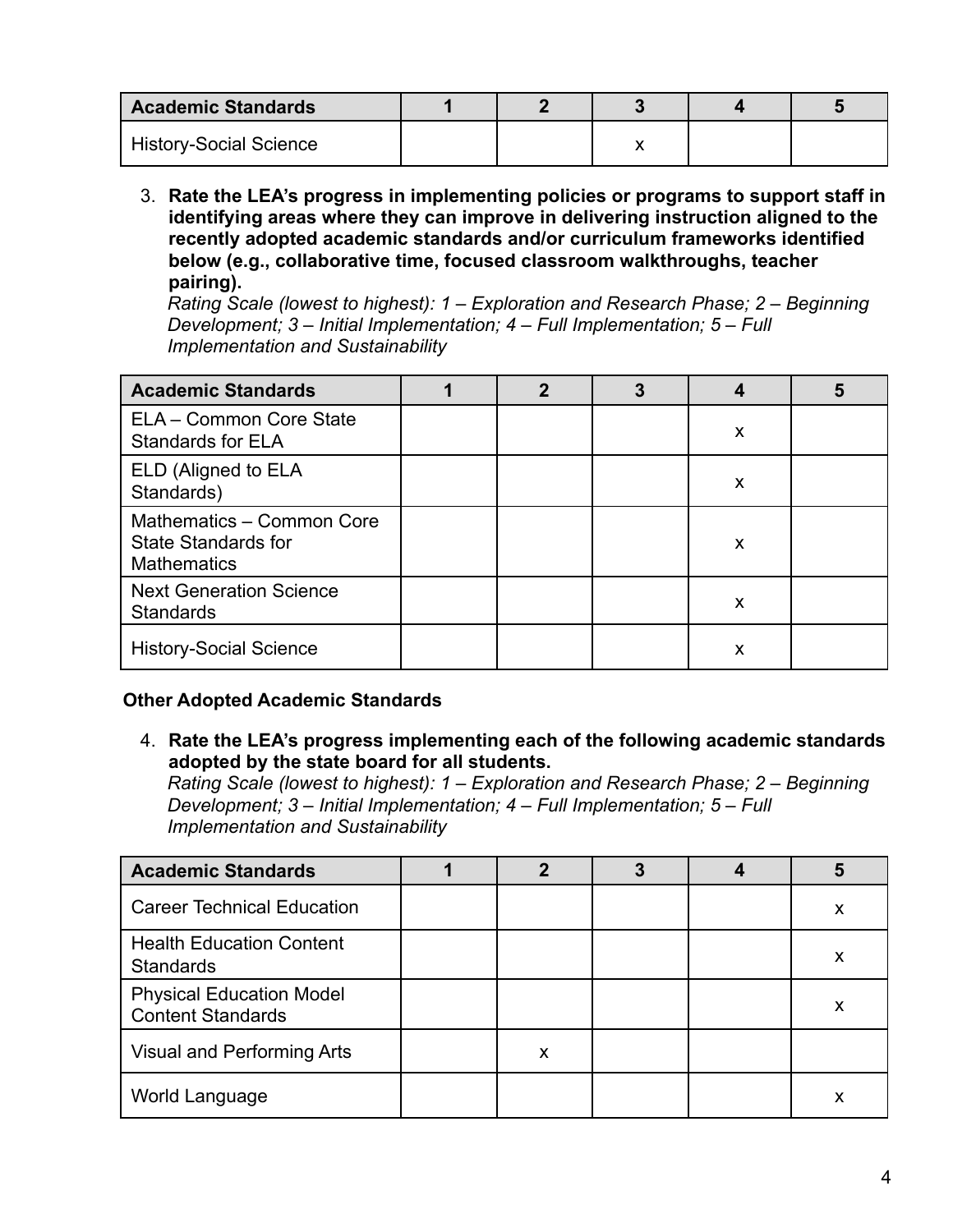# **Support for Teachers and Administrators**

5. **Rate the LEA's success at engaging in the following activities with teachers and school administrators during the prior school year (including the summer preceding the prior school year).**

*Rating Scale (lowest to highest): 1 – Exploration and Research Phase; 2 – Beginning Development; 3 – Initial Implementation; 4 – Full Implementation; 5 – Full Implementation and Sustainability*

| <b>Activities</b>                                                                           |  |   |   |
|---------------------------------------------------------------------------------------------|--|---|---|
| Identifying the professional<br>learning needs of groups of<br>teachers or staff as a whole |  |   | x |
| Identifying the professional<br>learning needs of individual<br>teachers                    |  |   | х |
| Providing support for teachers<br>on the standards they have<br>not yet mastered            |  | Х |   |

**Optional Narrative (Limited to 1,500 characters)**

6. **Provide any additional information in the text box provided in the Dashboard that the LEA believes is relevant to understanding its progress implementing the academic standards adopted by the state board.**

As a small charter school, JMCS has been working diligently over the past few years to write and implement new curriculum aligned to the new standards that offers our students both mirrors and windows and is designed to be culturally responsive to their needs. This work has been slightly delayed due to continued COVID disruptions and subsequent low enrollment and additional priorities for our small staff. In 2021-22, we successfully ran large-scale pilots of four new curricula with included professional learning opportunities and in 2022-23, we will move to full, sustainable implementation of two of the four pilots, with two curricula continuing as pilots to ensure proper implementation support throughout the coming school year. JMCS professional development is data-driven and designed to meet the needs of teachers; we will continue to increase our identification of individual teachers' learning needs and individualized learning support for standards not yet mastered in the 2022-23 school year.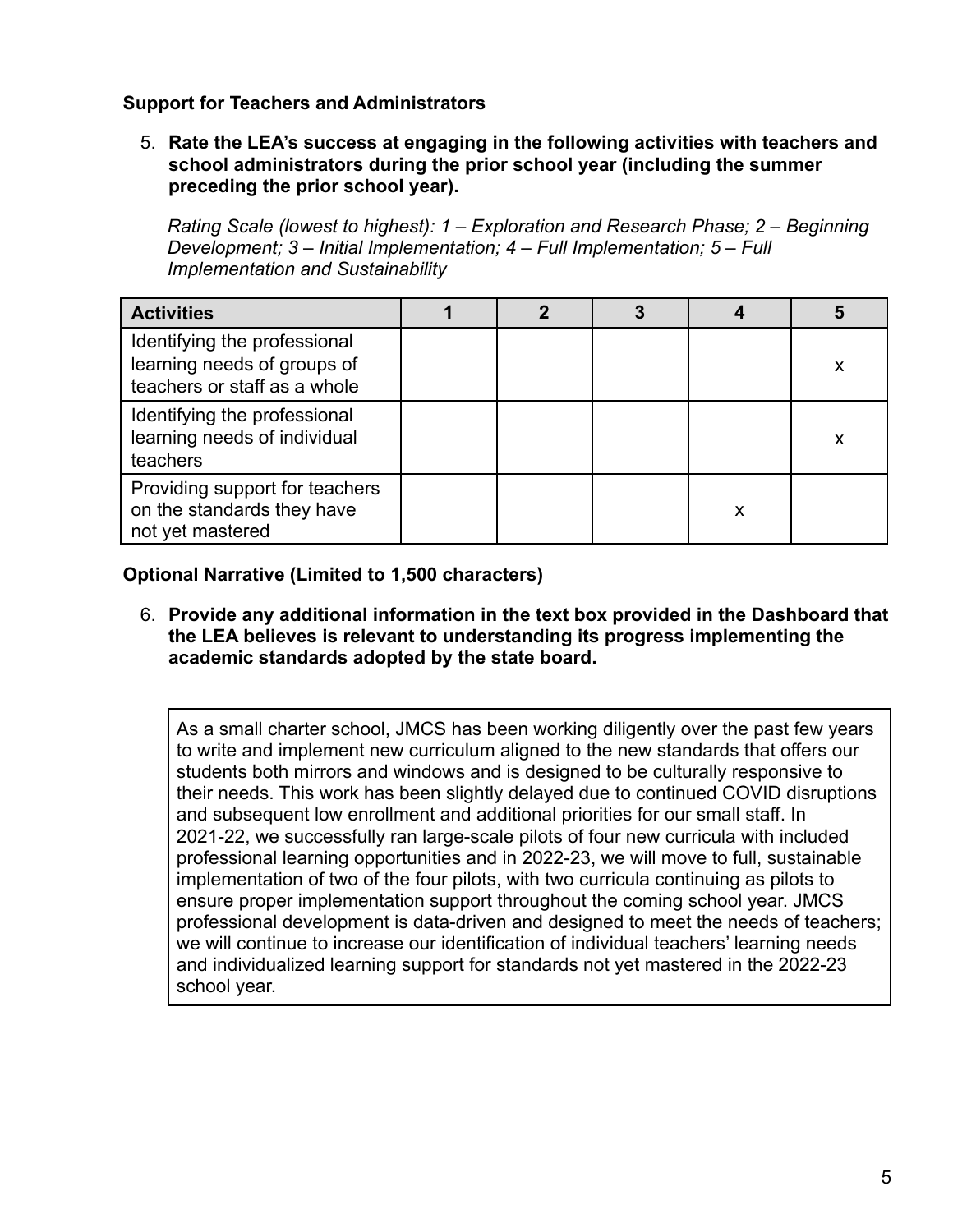# *Parental Involvement and Family Engagement (LCFF Priority 3)*

# **Section 1: Building Relationships Between School Staff and Families**

| <b>Practices</b>                                                                                                                                                                                                                           | <b>Rating Scale</b><br><b>Number</b> |
|--------------------------------------------------------------------------------------------------------------------------------------------------------------------------------------------------------------------------------------------|--------------------------------------|
| 1. Rate the LEA's progress in developing the capacity of<br>staff (i.e., administrators, teachers, and classified staff) to<br>build trusting and respectful relationships with families.                                                  | 5                                    |
| 2. Rate the LEA's progress in creating welcoming<br>environments for all families in the community.                                                                                                                                        | 5                                    |
| 3. Rate the LEA's progress in supporting staff to learn about<br>each family's strengths, cultures, languages, and goals<br>for their children.                                                                                            | 5                                    |
| 4. Rate the LEA's progress in developing multiple<br>opportunities for the LEA and school sites to engage in<br>2-way communication between families and educators<br>using language that is understandable and accessible to<br>families. | 3                                    |

#### **Building Relationships Dashboard Narrative Boxes (Limited to 3,000 characters)**

1. Based on the analysis of educational partner input and local data, briefly describe the LEA's current strengths and progress in Building Relationships Between School Staff and Families.

As 90% of our student body is over the age of 18, parent involvement at JMCS is minimal. Our partner agencies serve in the role as advocates for students and we work closely with these partners to develop, maintain and revise programming to meet students' needs. Students have access to curriculum and technology to access learning from home and teachers have effectively supported this learning over the past year. JMCS uses standard Student Achievement Plans across all sites and regular student progress meetings to ensure students and their advocates are aware of student progress and ways to support improved student outcomes.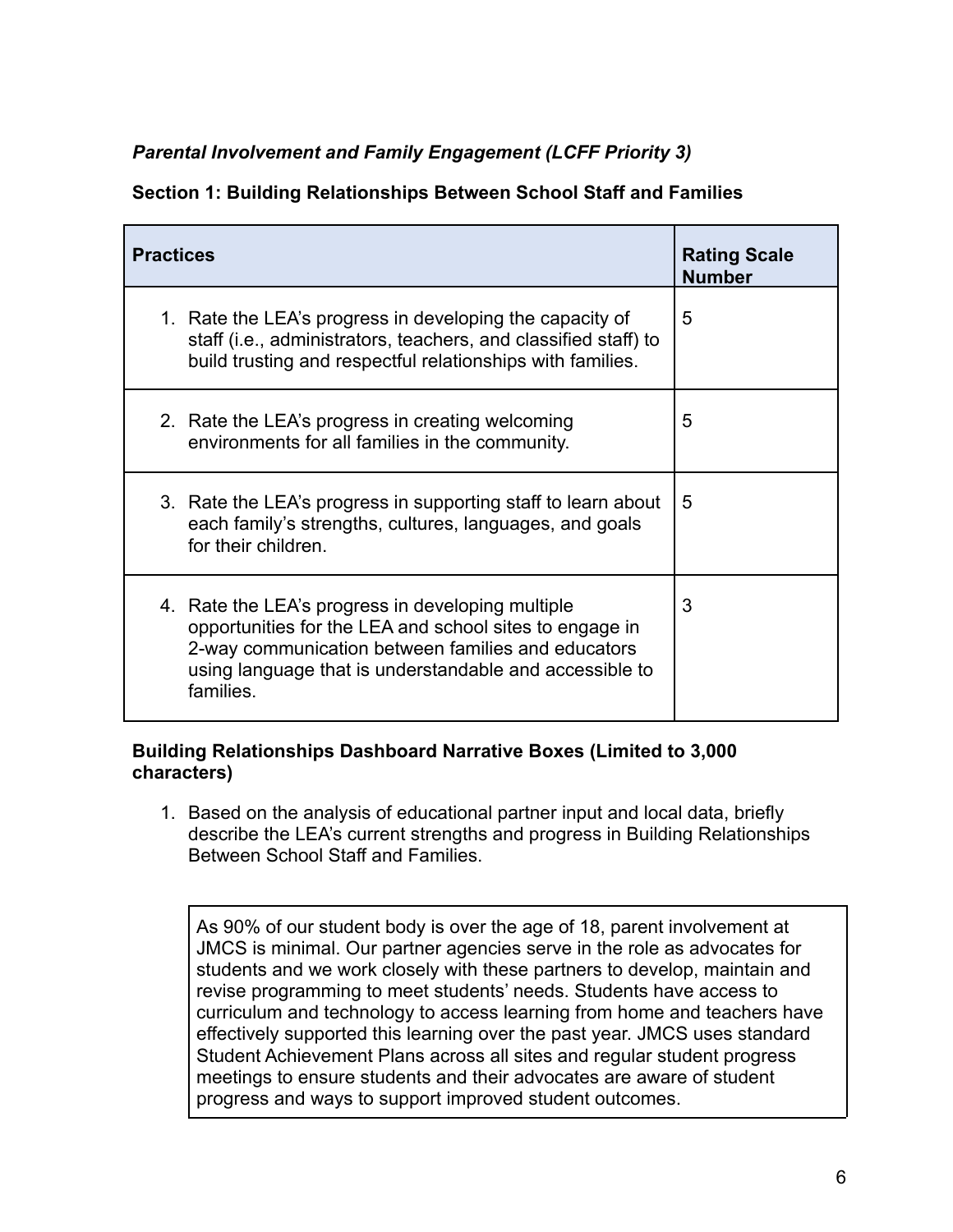2. Based on the analysis of educational partner input and local data, briefly describe the LEA's focus area(s) for improvement in Building Relationships Between School Staff and Families.

One focus area for improvement is to ensure consistent messaging and implementation of Student Achievement Plans (SAPs) across all JMCS classrooms. In 2022-23, JMCS will focus on rebranding and revisiting SAPs to support student understanding of progress and achievement. In addition, JMCS will focus on improving communication and practices regarding student support at all sites to address student retention and academic achievement.

3. Based on the analysis of educational partner input and local data, briefly describe how the LEA will improve engagement of underrepresented families identified during the self-reflection process in relation to Building Relationships Between School Staff and Families.

JMCS continues to endeavor to support language access for all families through leveraging embedded structures and employee language skills to serve as translators when needed. As most students are of age and most families of our minor students are not actively present in students' lives, our partners serve important roles in advocating for students and together we are working to increase access to classrooms and programs for families through open houses, increased communication methods and other site events.

| <b>Practices</b>                                                                                                                                                    | <b>Rating Scale</b><br><b>Number</b> |
|---------------------------------------------------------------------------------------------------------------------------------------------------------------------|--------------------------------------|
| 5. Rate the LEA's progress in providing professional<br>learning and support to teachers and principals to<br>improve a school's capacity to partner with families. | 5                                    |
| 6. Rate the LEA's progress in providing families with<br>information and resources to support student learning<br>and development in the home.                      | 3                                    |
| 7. Rate the LEA's progress in implementing policies or<br>programs for teachers to meet with families and<br>students to discuss student progress and ways to work  | 4                                    |

#### **Section 2: Building Partnerships for Student Outcomes**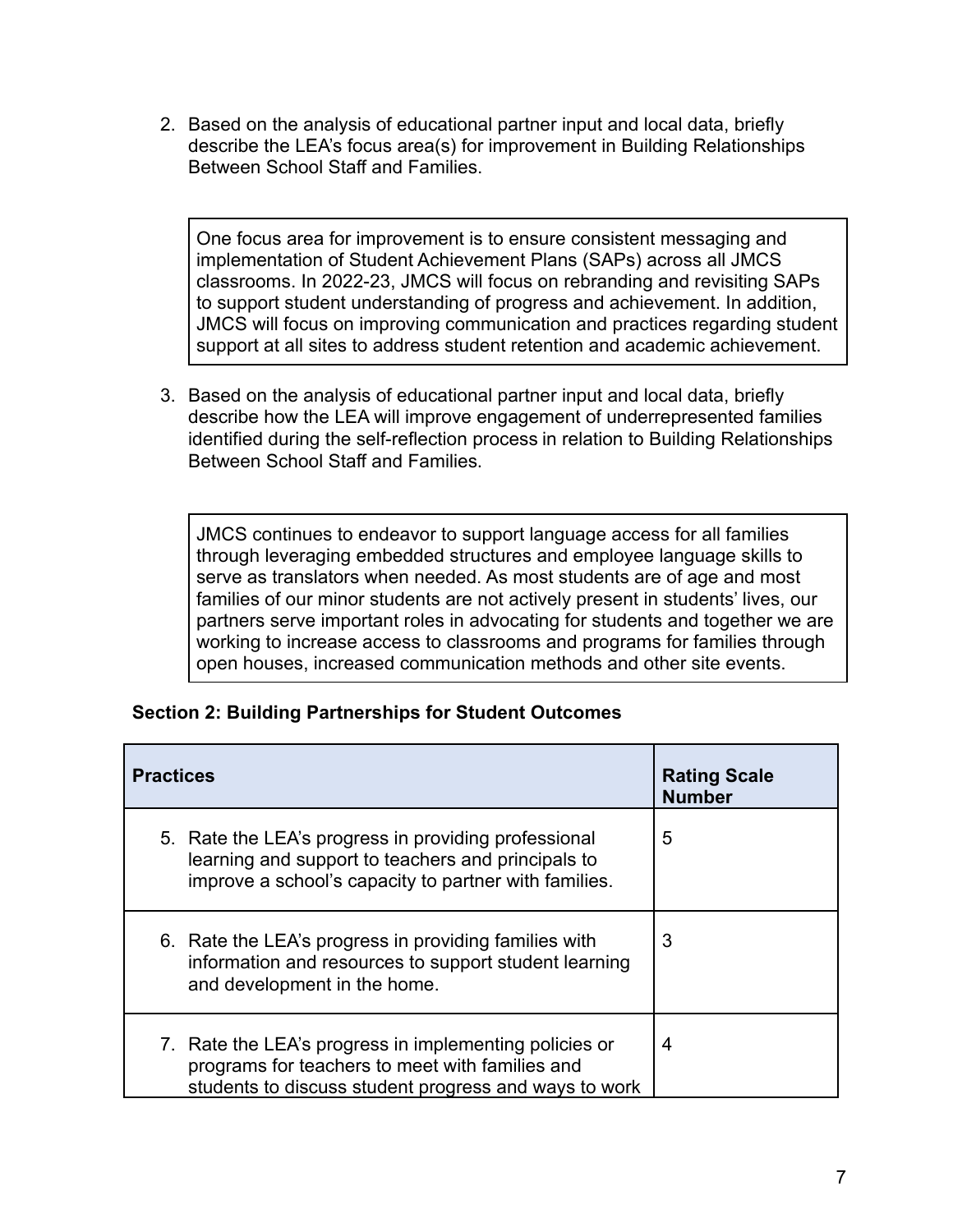| together to support improved student outcomes.                                                                                                              |   |
|-------------------------------------------------------------------------------------------------------------------------------------------------------------|---|
| 8. Rate the LEA's progress in supporting families to<br>understand and exercise their legal rights and<br>advocate for their own students and all students. | J |

# **Building Partnerships Dashboard Narrative Boxes (Limited to 3,000 characters)**

1. Based on the analysis of educational partner input and local data, briefly describe the LEA's current strengths and progress in Building Partnerships for Student Outcomes.

As 90% of our student body is over the age of 18, parent involvement at JMCS is minimal. Our **partner agencies** serve in the role as advocates for students and we work closely with these partners to develop, maintain and revise programming to meet students' needs. Our partners participate in regular meetings with JMCS administration, give feedback on our goals and schoolwide progress and receive site-level and student-level achievement data to ensure clear lines of communication. For those sites who do serve minors, we reach out to families consistently and offer opportunities for participation in conferences, classroom activities and student progress updates, for example. Parents participate in any IEP or special education processes as well as in parent-student-teacher conferences throughout the year.

2. Based on the analysis of educational partner input and local data, briefly describe the LEA's focus area(s) for improvement in Building Partnerships for Student Outcomes.

One focus area for improvement is to increase opportunities for parents to visit classrooms and get to know our programs better. We will strengthen this area through planned open houses throughout the year at all sites with minors and intentional parent outreach and recruitment. An additional focus area is increasing opportunities to share best practices related to ongoing student learning and students' legal rights with our partner agencies to ensure students receive well-rounded programmatic support.

3. Based on the analysis of educational partner input and local data, briefly describe how the LEA will improve engagement of underrepresented families identified during the self-reflection process in relation to Building Partnerships for Student Outcomes.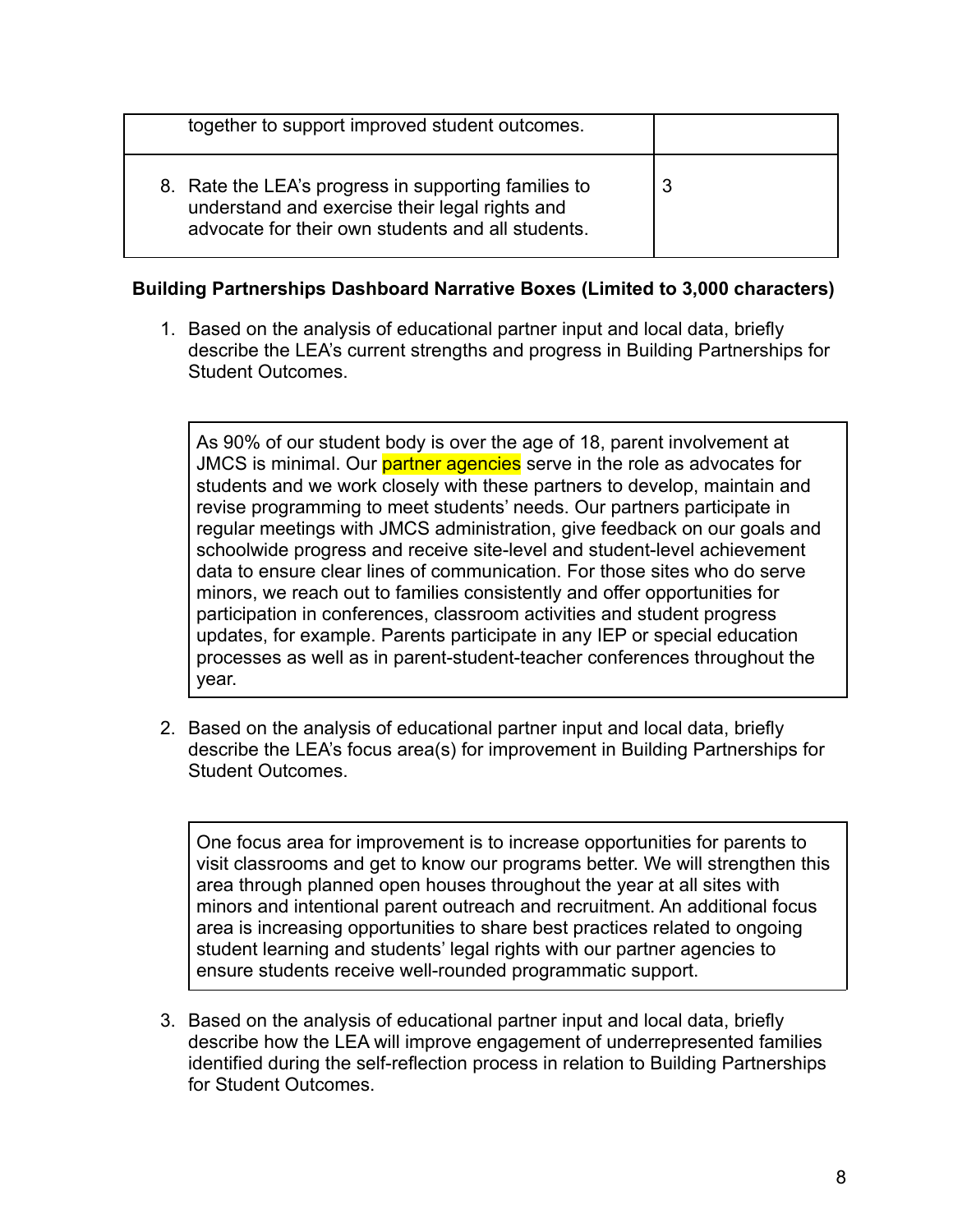JMCS will continue to engage underrepresented families through intentional outreach at sites with minors, ensuring proper language support and providing multiple access points for engaging in our programs.

# **Section 3: Seeking Input for Decision-Making**

| <b>Practices</b>                                                                                                                                                                                                                                         | <b>Rating Scale</b><br><b>Number</b> |
|----------------------------------------------------------------------------------------------------------------------------------------------------------------------------------------------------------------------------------------------------------|--------------------------------------|
| 9. Rate the LEA's progress in building the capacity of and<br>supporting principals and staff to effectively engage<br>families in advisory groups and with decision-making.                                                                             | 3                                    |
| 10. Rate the LEA's progress in building the capacity of and<br>supporting family members to effectively engage in<br>advisory groups and decision-making.                                                                                                | 3                                    |
| 11. Rate the LEA's progress in providing all families with<br>opportunities to provide input on policies and programs,<br>and implementing strategies to reach and seek input from<br>any underrepresented groups in the school community.               | 4                                    |
| 12. Rate the LEA's progress in providing opportunities to<br>have families, teachers, principals, and district<br>administrators work together to plan, design, implement<br>and evaluate family engagement activities at school and<br>district levels. | 4                                    |

# **Seeking Input for Decision-Making Dashboard Narrative Boxes (Limited to 3,000 characters)**

1. Based on the analysis of educational partner input and local data, briefly describe the LEA's current strengths and progress in Seeking Input for Decision-Making.

As 90% of our student body is over the age of 18, parent involvement at JMCS is minimal. Our partner agencies serve in the role as advocates for students and we work closely with these partners to develop, maintain and revise programming to meet students' needs. Teachers also build close relationships with students and work directly with students to seek input and, when possible, collaborate to make decisions that will impact programming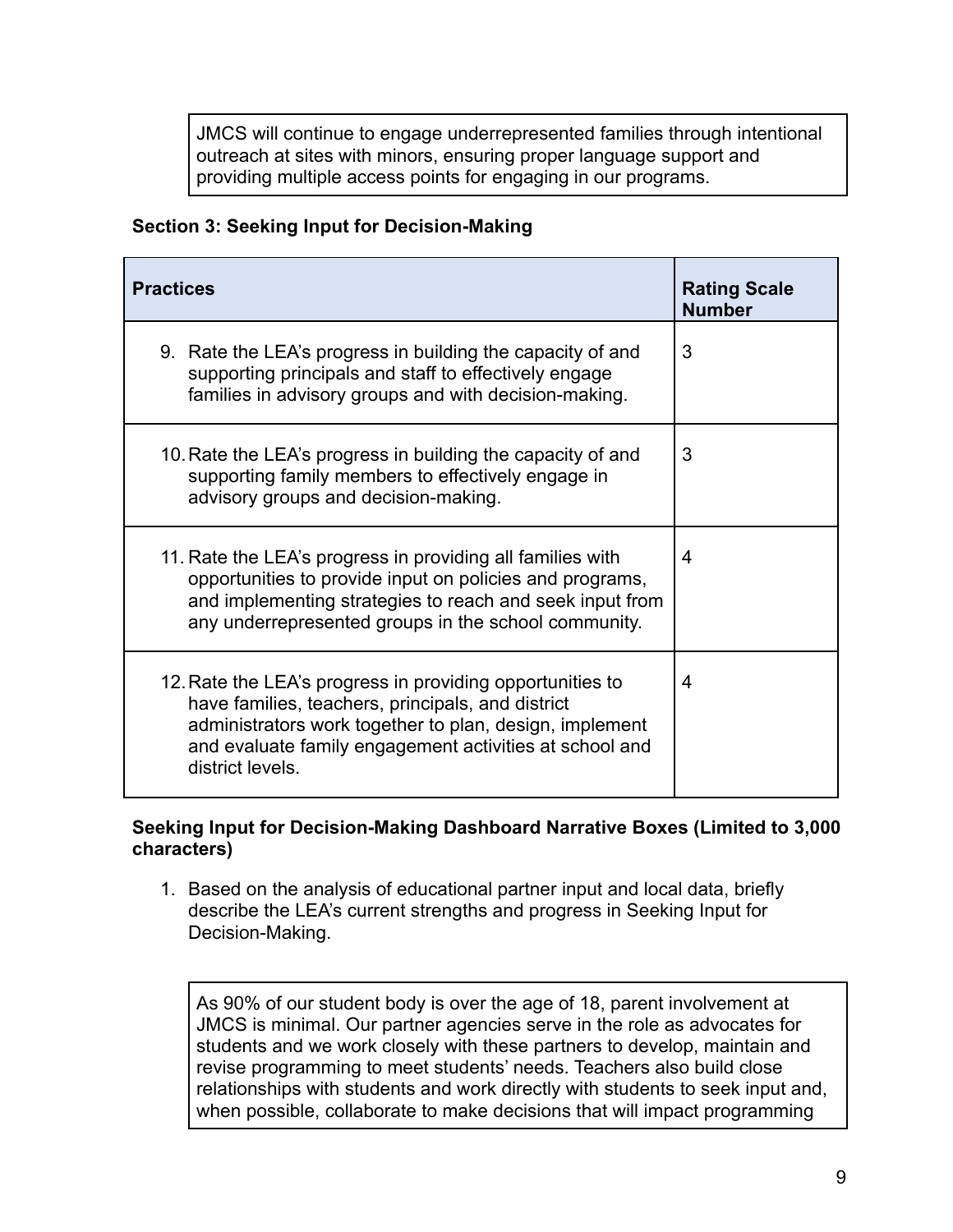and the student experience. JMCS has a strong focus on creating safe, inclusive classrooms where teachers and students work together to support student success.

2. Based on the analysis of educational partner input and local data, briefly describe the LEA's focus area(s) for improvement in Seeking Input for Decision-Making.

One focus area of improvement is for JMCS to strategically leverage student advisory groups run by our partner agencies for schoolwide use to increase student voice in our programmatic decisions. We will work to increase student voice and student choice in our classrooms through increasing the use of student advisory groups and gathering student feedback on a more regular basis.

3. Based on the analysis of educational partner input and local data, briefly describe how the LEA will improve engagement of underrepresented families identified during the self-reflection process in relation to Seeking Input for Decision-Making.

JMCS will continue to engage underrepresented families through intentional outreach at sites with minors, ensuring proper language support and providing multiple access points for engaging in our programs.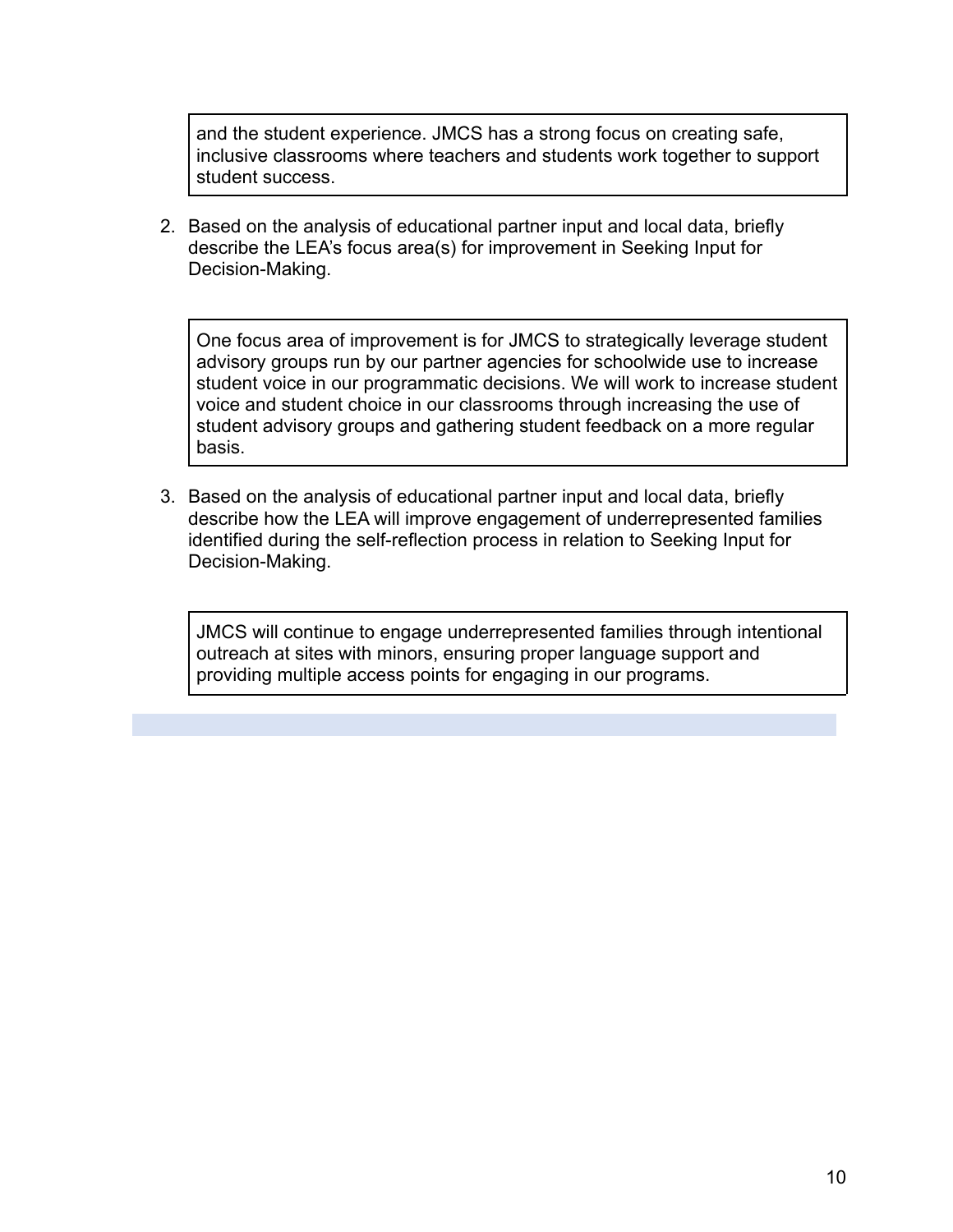# *School Climate (LCFF Priority 6)*

LEAs will provide a narrative summary of the local administration and analysis of a local climate survey that captures a valid measure of student perceptions of school safety and connectedness in at least one grade within the grade span (e.g., K–5, 6– 8, 9–12) in a text box provided in the California School Dashboard (response limited to 3,000 characters). LEAs will have an opportunity to include differences among student groups, and for surveys that provide an overall score, such as the California Healthy Kids Survey, report the overall score for all students and student groups. This summary may also include an analysis of a subset of specific items on a local survey and additional data collection tools that are particularly relevant to school conditions and climate.

- 1. **DATA:** Reflect on the key learnings from the survey results and share what the LEA learned.
- 2. **MEANING**: What do the disaggregated results (*if applicable*) of the survey and other data collection methods reveal about schools in the LEA, such as areas of strength or growth, challenges, and barriers?
- 3. **USE**: What revisions, decisions, or actions has, or will, the LEA implement in response to the results for continuous improvement purposes? Why? If you have already implemented actions, did you see the results you were seeking?

This year's JMCS school climate survey demonstrated success in many areas. After almost two years of distance learning, on top of the previous interrupted and negative school experiences most of our students have had, 71% of students felt welcome back in class, despite the social isolation many felt during COVID. 87% of students felt they had a voice in decision-making in their classes. 64% rated their schoolwork as highly interesting and about 70% felt their schoolwork was preparing them for college and/or a career. 76% rated their teachers' instruction as interesting and engaging. 81% rated their classroom cultures as mostly positive with 15% rating their classroom cultures as neutral. 75% of students felt JMCS was meeting its first goal of providing high quality classroom instruction and curriculum to support college and career readiness and the elimination of academic barriers. 82% felt JMCS was meeting its second goal of providing safe, welcoming and inclusive classroom spaces for all staff, students and families. Our Highlight equity survey data also supports our school climate survey data. On a scale of 1-5, students reported their basic needs are met (4.36), they feel they belong at school (4.18), they have a sense of self-efficacy (4.29), school is rigorous (4.11) and they feel hopeful about their futures (4.36). Within this data, certain subgroups warrant extra attention and analysis. In particular, white male students and students from families with higher educational backgrounds have a weaker sense of connection with staff members than other subgroups, Latinx students do not always feel they have opportunity to learn about different cultures, including their own, and multiple subgroups feel teachers do not always express high expectations.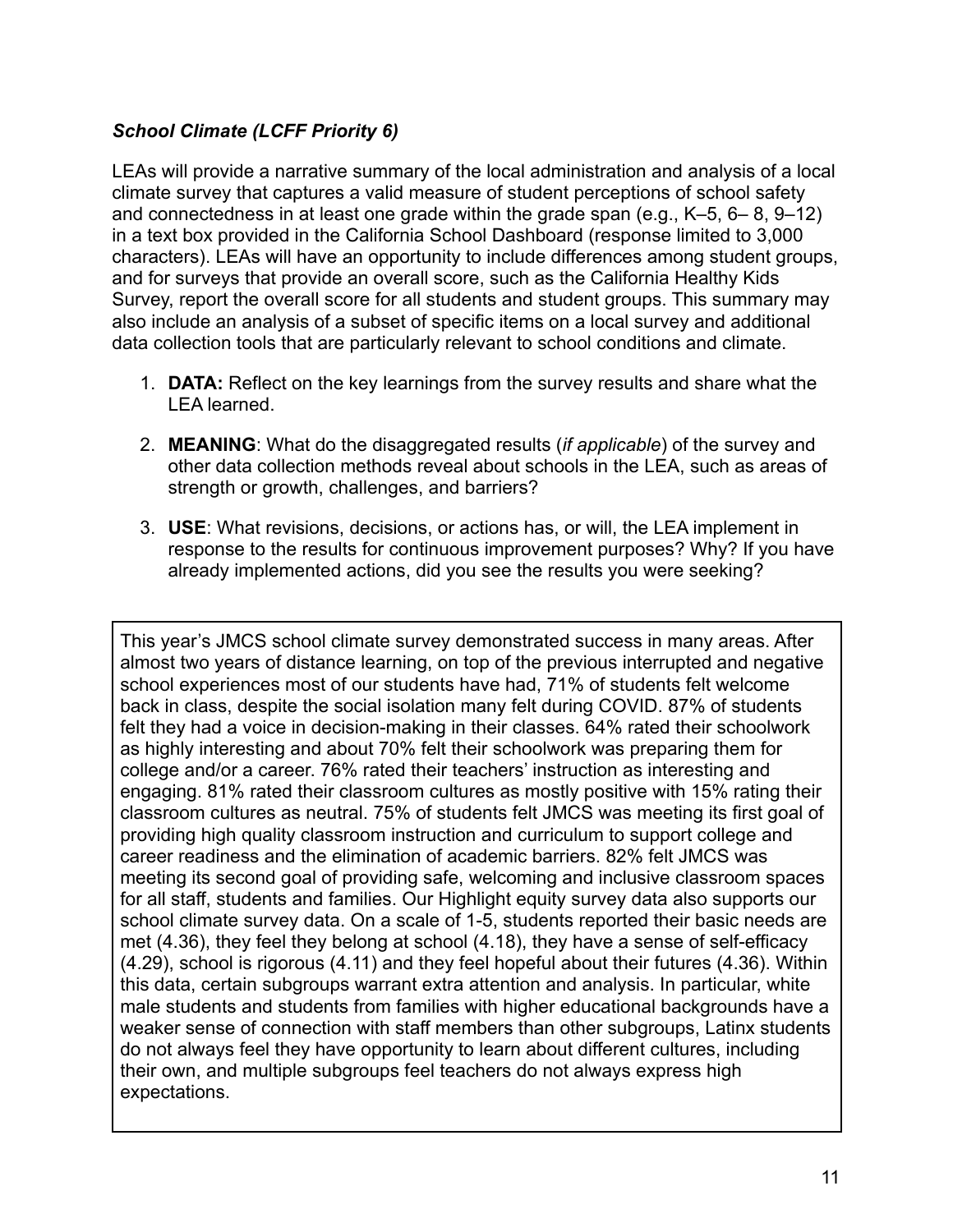Overall, these survey results indicate JMCS meets and exceeds its primary goal of reengaging youth in education and creating safe spaces and positive relationships to help students meet their educational goals. Students are happy with their school experience and feel supported by their teachers. They have academic mindsets and feel that their experience at JMCS will help them meet their future goals.

These results also offer us areas for growth, specifically in the areas of increasing student voice in decision-making, communicating high expectations to students, ensuring culturally relevant, rigorous work and recognizing and interrupting the ways in which implicit bias can impact our work. In the coming year, JMCS will improve and increase its structures for gathering student feedback both at the classroom level and at a schoolwide level to ensure student voices are heard and have an active role in decision making when applicable. In addition, we will continue our regular professional development on culturally responsive teaching, race and implicit bias to strengthen our understanding and improve our instructional pedagogy. JMCS will also be continuing to implement new curricula that represents mirrors and windows for our students.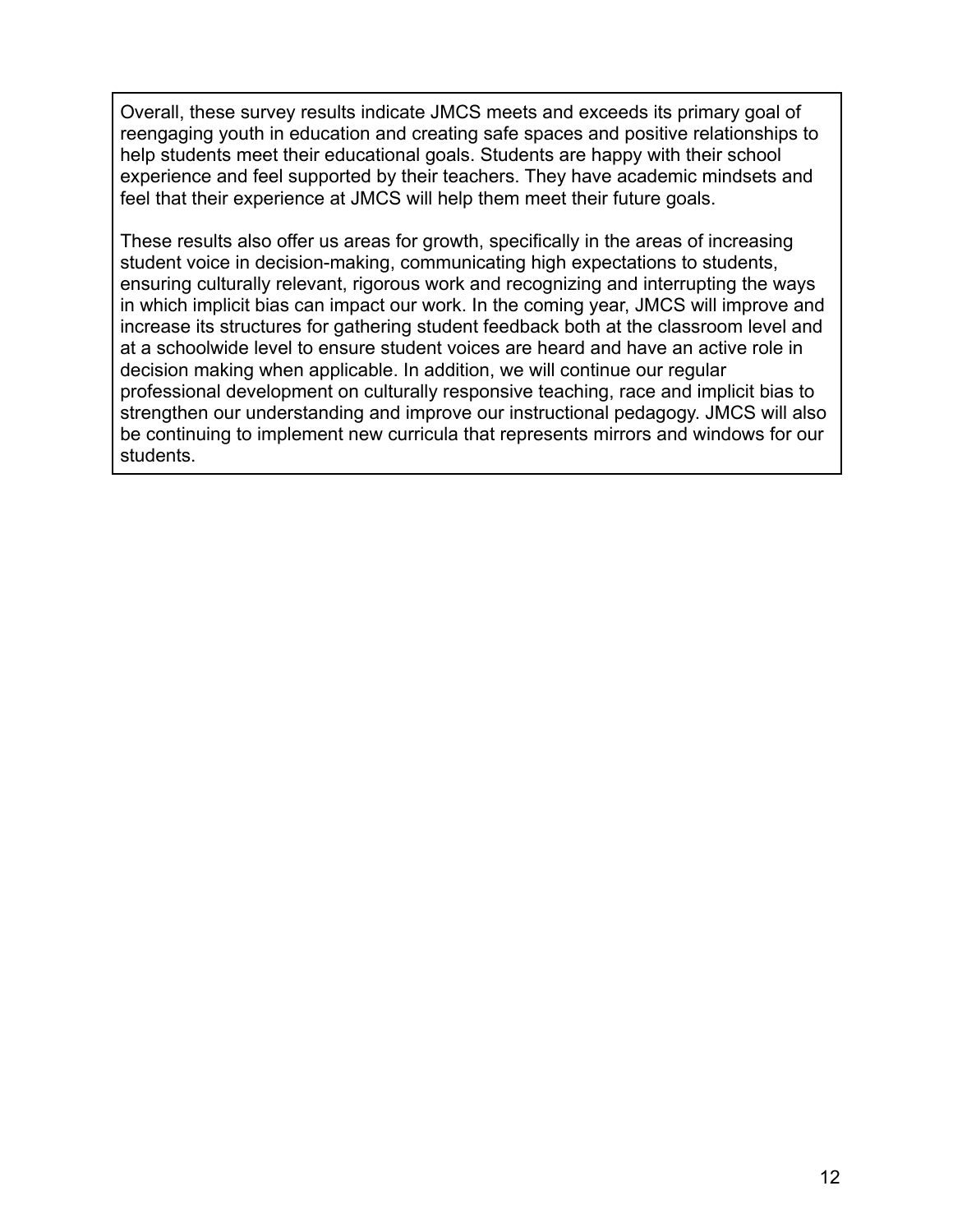# *Access to a Broad Course of Study (LCFF Priority 7)*

1. Briefly identify the locally selected measures or tools that the LEA is using to track the extent to which all students have access to, and are enrolled in, a broad course of study, based on grade spans, unduplicated student groups, and individuals with exceptional needs served. (response limited to 1,500 characters)

JMCS offers a broad course of study for all students with core academic subjects aligned to state standards through our benchmark course outlines. We are able to meet any student's credit needs with our variety of course offerings. Additionally, JMCS uses PowerSchool as our SIS. Through PowerSchool, we are able to track the extent to which students, aggregated and disaggregated by subgroups, are enrolled in courses of study that meet their academic and credit needs.

2. Using the locally selected measures or tools, summarize the extent to which all students have access to, and are enrolled in, a broad course of study. The summary should identify any differences across school sites and student groups in access to, and enrollment in, a broad course of study, and may describe progress over time in the extent to which all students have access to, and are enrolled in, a broad course of study. (response limited to 1,500 characters)

100% of JMCS students have access to and are enrolled in a broad course of study that meets their academic and credit needs.

3. Given the results of the tool or locally selected measures, identify the barriers preventing the LEA from providing access to a broad course of study for all students. (response limited to 1,500 characters)

100% of JMCS students have access to and are enrolled in a broad course of study that meets their academic and credit needs. JMCS does not have any barriers that prevent our students from having access to or enrolling in a broad course of study that meets their academic and credit needs.

4. In response to the results of the tool or locally selected measures, what revisions, decisions, or new actions will the LEA implement, or has the LEA implemented, to ensure access to a broad course of study for all students?